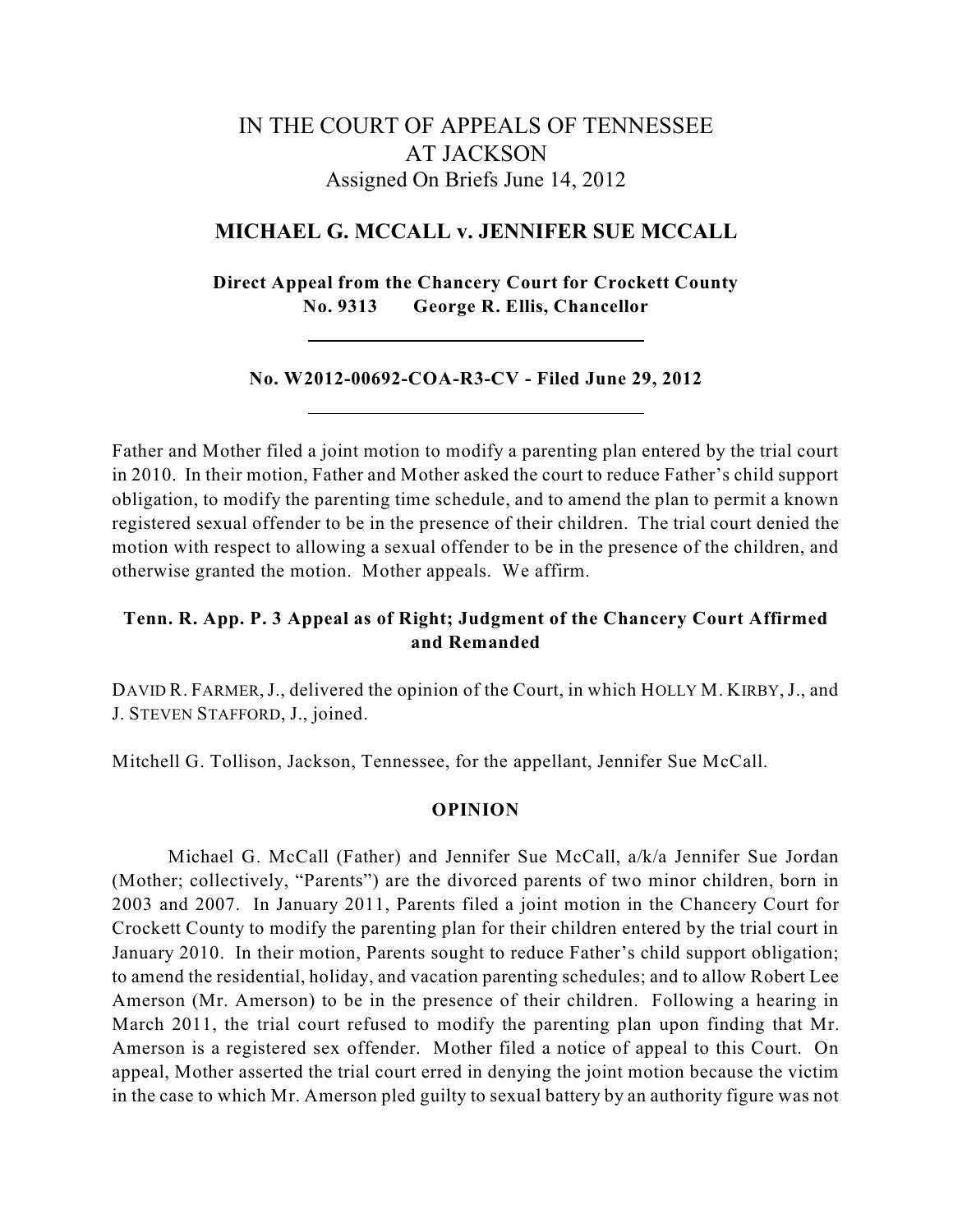a minor. She argued that there was no legal prohibition to Parents' minor children being in the presence of Mr. Amerson. In October 2011, we dismissed Mother's appeal for lack of a final judgment and remanded the matter to the trial court. *McCall v. McCall*, No. W2011–01146–COA–R3–CV, 2011 WL 4552576 (Tenn. Ct. App. Oct. 4, 2011).

On March 1, 2012, Mother filed a motion in the trial court seeking a ruling on each prayer asserted in Parents' January 2011 joint motion. Following a hearing on March 12, 2012, the trial court denied the motion to amend the parenting plan with respect to allowing Mr. Amerson to be in the presence of the children. The motion was granted with respect to reducing Father's child support obligation and the parenting schedule. The trial court entered an Ordered Parenting Plan providing, in relevant part, that Mr. Amerson is not to be in the presence of the parties' children because he is a convicted sexual offender and is listed on the Sexual Offender Register. Mother filed a timely notice of appeal to this Court.

#### *Issue Presented*

Mother presents the following issue for our review:

Whether the trial court erred in refusing to grant the joint motion of the Plaintiff and Defendant to allow Robert Lee Amerson to be in the presence of the parties' children on the basis that Mr. Amerson is a registered sex offender although the sexual offense victim was not a minor at the time of the commission of the offense.

### *Standard of Review*

Trial courts have broad discretion to fashion parenting arrangements that best suit the unique circumstances of each case. *Eldridge v. Eldridge*, 42 S.W.3d 82, 85 (Tenn. 2001). Accordingly, we review the trial court's determination under an abuse of discretion standard. *Id.* Under this standard, the trial court's ruling "'will be upheld so long as reasonable minds can disagree as to propriety of the decision made.'" *Id.* (quoting *State v. Scott*, 33 S.W.3d 746, 752 (Tenn.2000); *State v. Gilliland*, 22 S.W.3d 266, 273 (Tenn. 2000)). An abuse of discretion occurs when the trial court "'applie<sup>[s]</sup> an incorrect legal standard, or reache<sup>[s]</sup> a decision which is against logic or reasoning that cause[s] an injustice to the party complaining.'" *Eldridge*, 42 S.W.3d at 85 (quoting *State v. Shirley*, 6 S.W.3d 243, 247 (Tenn. 1999)). This standard does not permit an appellate court to substitute its judgment for the judgment of the trial court. *Id.* (citing *Myint v. Allstate Ins. Co.*, 970 S.W.2d 920, 927 (Tenn. 1998)). The primary consideration for the courts is the welfare of the children. *Id.*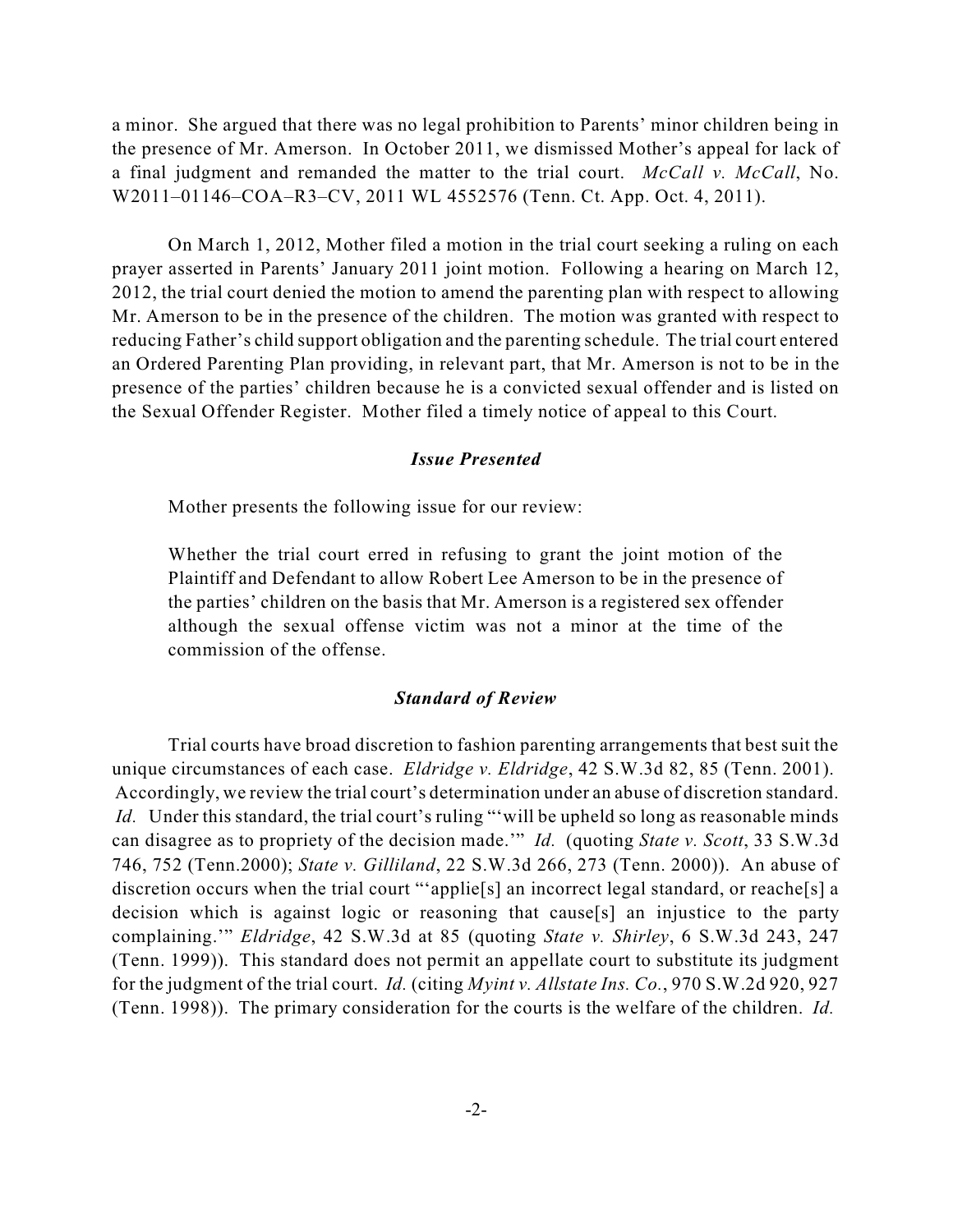#### *Discussion*

In her brief to this Court, Mother cites Tennessee Code Annotated § 40-39-211 to support her argument that Tennessee law does not prohibit a person who has been convicted of sexual battery by an authority figure from living in the same household as a minor unless the victim of the sexual battery was a minor. She argues that, because there is no "lawful prohibition against" Mr. Amerson being in the presence of minor children, the trial court erred by denying the parties' motion to modify the parenting plan to permit Mr. Amerson to be in the presence of their minor children.

We begin our discussion by noting that only Mother has appealed the trial court's judgment; Father has not. We also note that Mr. Amerson's relationship to the parties is unclear. It is undisputed, moreover, that Mr. Amerson was convicted of sexual battery by an authority figure. The record in this case contains a March 2007 judgment of the circuit court for Crockett County reflecting that Mr. Amerson was indicted for rape and pled guilty to sexual battery by an authority figure for an offense that occurred in March 2006. Mr. Amerson received a prison sentence of four years, and is a registered sexual offender. The record also contains an affidavit of an assistant district attorney general for Crockett County stating that the victim of Mr. Amerson's offense was not a minor at the time of the offense.

As stated above, the welfare of the children is the primary consideration of the court when fashioning a parenting plan. Additionally, as we previously have stated, the trial court's duty to make decisions that are in the best interest of the children is not trumped by an agreed order. *In re Skyler J. H.*, No. M2009–01991–COA–R3–JV, 2011 WL 704905, at \*8 (Tenn. Ct. App. Feb. 28, 2011). Parents' private agreements do not bind the court with respect to issues affecting the best interests of the children, and they do not relieve the court of its obligation to act in the children's best interest. *Tuetken v. Tuetken*, 320 S.W.3d 262, 272 (Tenn. 2010). The trial court in this case was not relieved of its obligation to act in the best interest of the children notwithstanding that the motion to modify the parenting plan was filed by both parents.

Tennessee Code Annotated § 40-39-211(a)(2010 & Supp. 2011) provides, in relevant part:

While mandated to comply with the requirements of this chapter, no sexual offender, as defined in § 40-39-202, or violent sexual offender, as defined in § 40-39-202, whose victim was a minor, shall knowingly establish a primary or secondary residence or any other living accommodation, knowingly obtain sexual offender treatment or attend a sexual offender treatment program or knowingly accept employment within one thousand feet (1,000') of the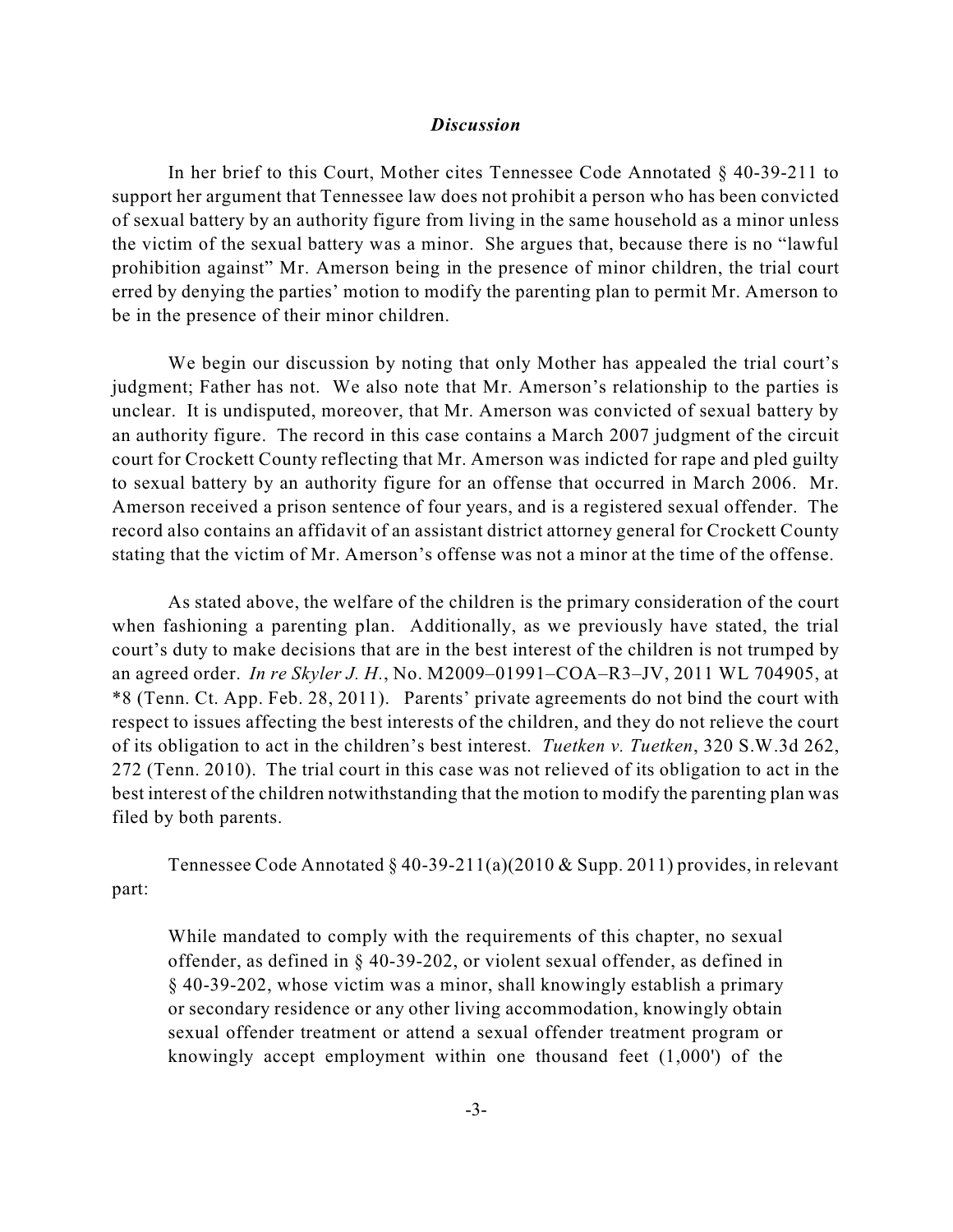property line of any public school, private or parochial school, licensed day care center, other child care facility, public park, playground, recreation center or public athletic field available for use by the general public.

Section  $49-39-211(c)$  provides:

(c) While mandated to comply with the requirements of this part, no sexual offender, as defined in § 40-39-202, or violent sexual offender, as defined in § 40-39-202, whose victim was a minor,shall knowingly reside with a minor. Notwithstanding this subsection (c), the offender may reside with a minor if the offender is the parent of the minor, unless one (1) of the following conditions applies:

(1) The offender's parental rights have been or are in the process of being terminated as provided by law; or

(2) Any minor or adult child of the offender was a victim of a sexual offense or violent sexual offense committed by the offender.

Section  $40-39-211(d)(1)$ , moreover, provides:

No sexual offender, as defined in § 40-39-202, or violent sexual offender, as defined in § 40-39-202, shall knowingly:

(A) Be upon or remain on the premises of any building or grounds of any public school, private or parochial school, licensed day care center, other child care facility, public park, playground, recreation center or public athletic field available for use by the general public in this state when the offender has reason to believe children under eighteen (18) years of age are present;

(B) Stand, sit idly, whether or not the offender is in a vehicle, or remain within one thousand feet (1,000') of the property line of any building owned or operated by any public school, private or parochial school, licensed day care center, other child care facility, public park, playground, recreation center or public athletic field available for use by the general public in this state when children under eighteen (18) years of age are present, while not having a reason or relationship involving custody of or responsibility for a child or any other specific or legitimate reason for being there; or

(C) Be in any conveyance owned, leased or contracted by a school, licensed day care center, other child care facility or recreation center to transport students to or from school, day care, child care, or a recreation center or any related activity thereof when children under eighteen (18) years of age are present in the conveyance.